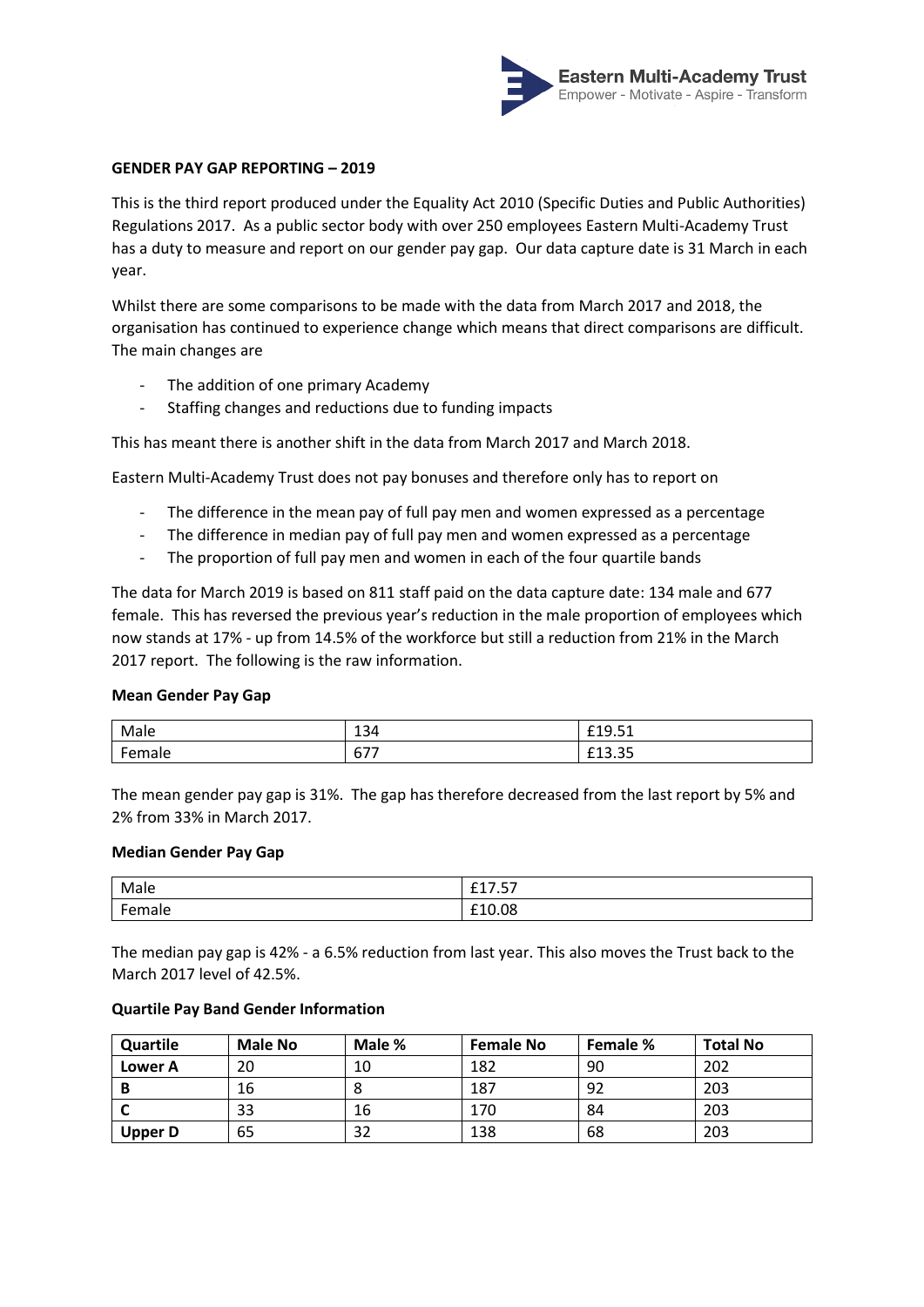

# **Further Analysis**

**Support Staff** posts including casuals (515 staff)

| Male<br>_____ | 50  | $\sim$ $\sim$<br><b>CA</b><br>LIU.UZ<br>$   -$ |
|---------------|-----|------------------------------------------------|
| emale         | 465 | £9.80                                          |

The gender pay gap for support staff is 2% down from 7% last year and lower than the original March 2017 rate of 4%. This is very positive and a low % gap.

**Teaching Staff** including supply, unqualified, MPS, UPS and Lead Practitioners (242 staff)

| Male                       | $\sim$<br>∽<br>υ∠ | $\sim$ $\sim$<br>42<br>----- |
|----------------------------|-------------------|------------------------------|
| $F^{\text{max}}$<br>·emale | 180               | £19.42                       |

The gender pay gap for teaching staff is 9% which is a small increase on the last two years of 8.7% and 6% respectively - but is still fairly low.

**Senior Leadership** roles – within Academies and the central Trust (54 staff)

| Male<br>____                             | $\sim$<br><u>. .</u> | $\sim$ $\sim$ $\sim$<br><b>LJJ.VJ</b> |
|------------------------------------------|----------------------|---------------------------------------|
| $\overline{\phantom{0}}$<br>$-$<br>emale | $\sim$<br>эz         | $\sim$<br><b>LJU.U</b>                |

The gender pay gap for senior leadership roles across the Trust is 16% a further reduction from last year. March 2018 data was 18% and March 2017, 27%.

## **NARRATIVE FOR THE EASTERN MULTI-ACADEMY TRUST**

The Eastern Multi-Academy Trust is a public sector education organisation with, at the data capture date of 31 March 2019

- 2 secondary academies
- 13 primary academies
- Central Trust offices

Whilst it is common for the public sector and education, to have a predominance of female employees in the workforce, the proportion of female staff has increased from last year. This is due to the rise in the number of primary Academies within the Trust. Primary Academies are always more female dominated than secondary Academies.

The Trust operates nationally agreed pay scales for all staff. In education, the terms and conditions of employment, particularly primary level, for many roles tend to be family friendly and attract female applicants for roles such as midday supervisor, cleaner and administration for which the pay is lower.

Nationally in 2018, the UK gender pay gap was 8.6% for full time employees but 17.9% for all employees. Whilst the Trust is out of line with this, it is moving in the right direction. More in depth information from the Office of National Statistics showed that nationally the pay gap for teachers was 6.1% and for educational senior professionals was 17.4%. Therefore, our figures for these categories of staff appear in line. Unfortunately, there is no equivalent data available for support staff for comparison.